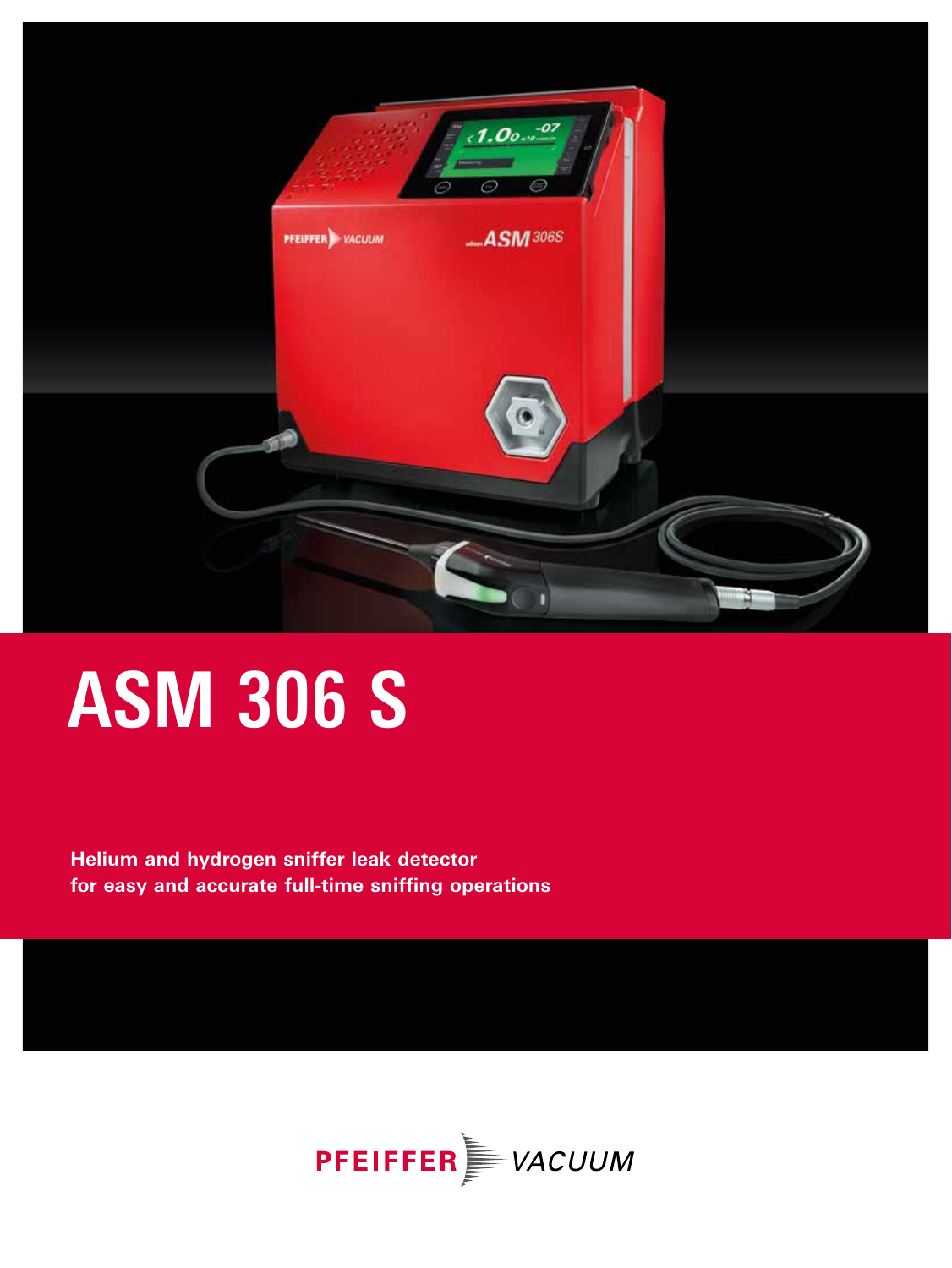#### **Helium and hydrogen sniffer leak detector for easy and accurate full-time sniffing operations**

| <b>Our know-how</b>                             | Pfeiffer Vacuum is one of the world's leading providers of<br>vacuum and leak testing solutions. In order to complete our<br>leak detection product portfolio, we are introducing a<br>breakthrough unit addressing any industrial sniffing<br>applications, especially refrigeration and air conditioning.<br>Leakage control using sniffing measurements before the final<br>refrigerant gas charge, is one of the latest step of the<br>production process. Thus it requires the highest testing<br>reliability to increase productivity and quality levels.<br>The ASM 306 S will help you to meet those challenges. |
|-------------------------------------------------|--------------------------------------------------------------------------------------------------------------------------------------------------------------------------------------------------------------------------------------------------------------------------------------------------------------------------------------------------------------------------------------------------------------------------------------------------------------------------------------------------------------------------------------------------------------------------------------------------------------------------|
| <b>Superior performance</b><br>and fast testing | Based on over 50 years of know-how in leak detection,<br>you will get all the advantages of a proven technology<br>regarding sensitivity, accuracy and repeatability.<br>The ASM 306 S has been design to offer fast and<br>repeatable measurements, whether helium or<br>hydrogen is used as tracer gas. This unit offers<br>the fastest recovery in case of big leaks to<br>maximize uptime.                                                                                                                                                                                                                           |
| <b>Compact design</b>                           | The ASM 306 S offers a compact and rugged design with<br>limited footprint to be easily installed at any workplace. It is<br>also the perfect choice for an integration into a production<br>line whether for manual or automated operation.                                                                                                                                                                                                                                                                                                                                                                             |

#### **Applications**

- Cooling systems such as refrigerator and air conditioner
- Heat exchangers
- Valves and manifolds
- Gas circuit components
- Storage tanks, expansion vessels



Air conditionning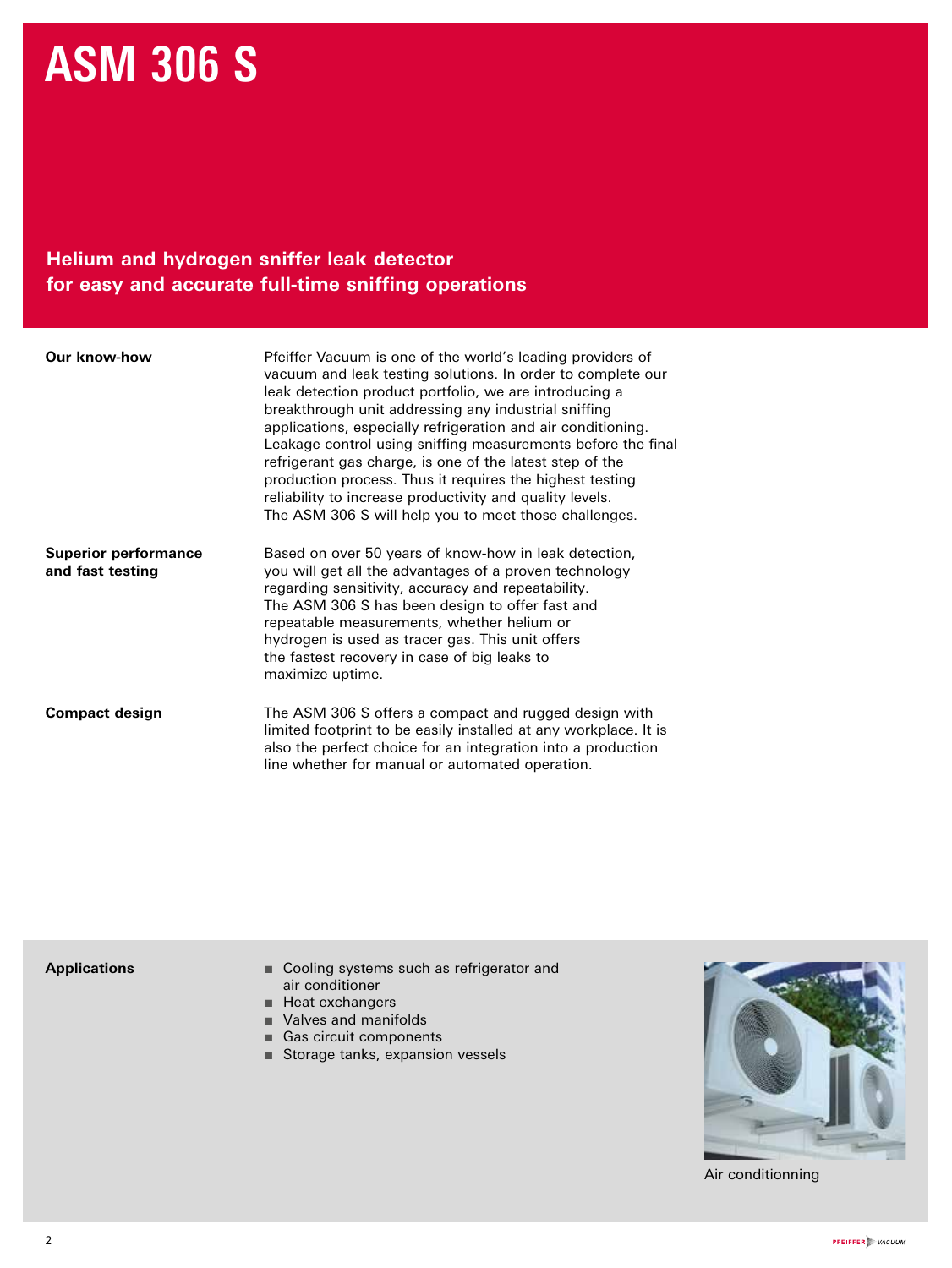

- Customer benefits Helium and hydrogen tracer gases
	- High sensitivity and accurate measurements
	- Intuitive menu for easy operation
	- Fast start-up
	- Fast recovery in case of pollution
	- Compact design and small footprint for easy integration into your production line
	- Integrated toolbox
	- Latest generation of tactile HMI with a large touch screen
	- Low maintenance requirements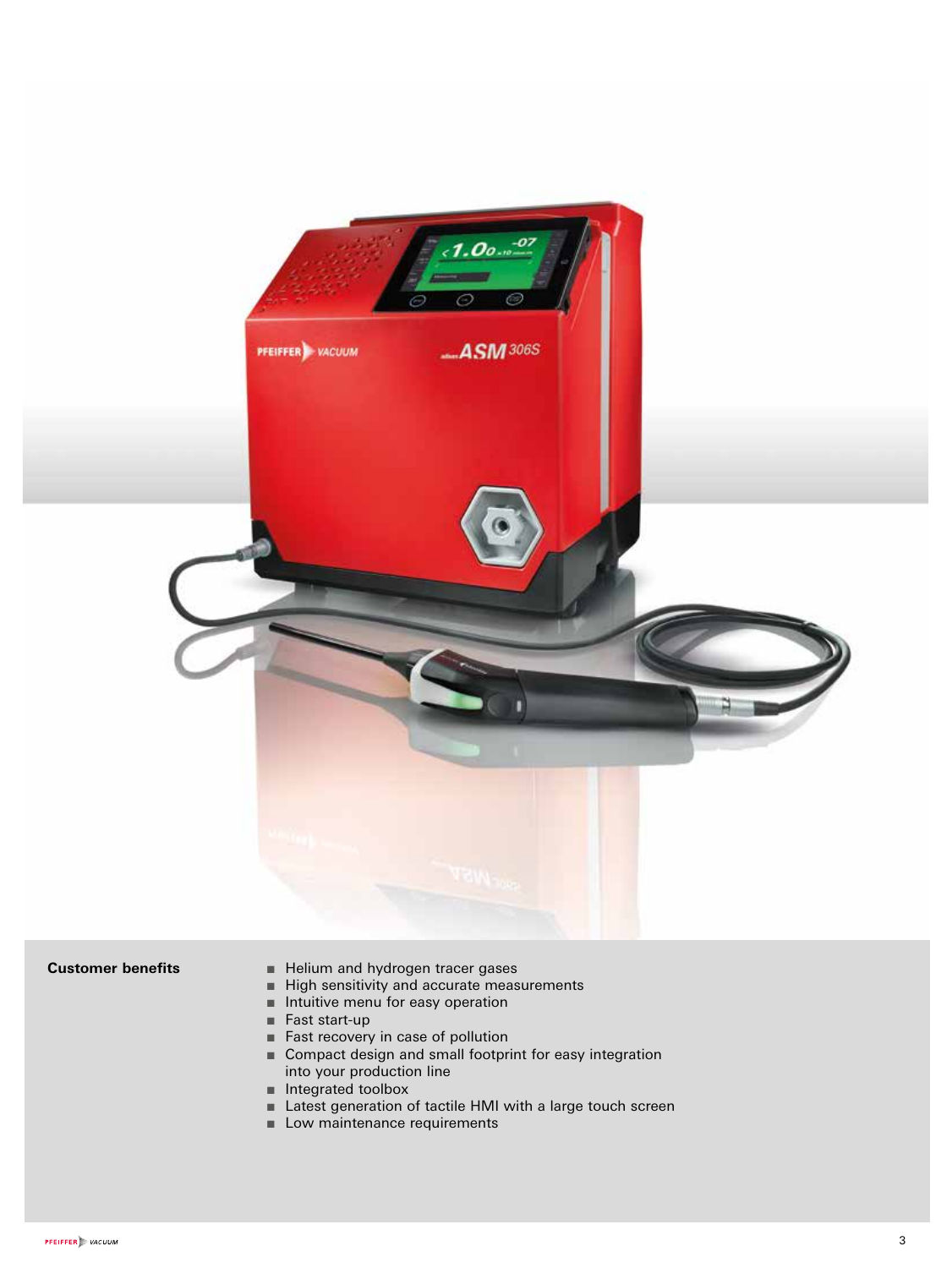#### **Helium and hydrogen sniffer leak detector for easy and accurate full-time sniffing operations**

| <b>Smart and user-friendly</b>               | The main display of the ASM 306 S offers easy readability<br>with its 7 inches size, fully tactile and high resolution screen.<br>This display is also removable and equipped with magnets at<br>the rear to allow to be fixed on any metallic surface for the<br>operator's convenience. The test information is visible directly<br>on the probe for easy visual management, with color LEDs<br>lightning up in real time in accordance to the display, so that<br>operators can focus on test parts. Its software is available in<br>10 different languages.                                                                                                                                   |
|----------------------------------------------|---------------------------------------------------------------------------------------------------------------------------------------------------------------------------------------------------------------------------------------------------------------------------------------------------------------------------------------------------------------------------------------------------------------------------------------------------------------------------------------------------------------------------------------------------------------------------------------------------------------------------------------------------------------------------------------------------|
|                                              | The ASM 306 S can be completed with a 2 years lifetime<br>calibrated leak with both helium and hydrogen. The calibrated<br>leak can be installed in a dedicated compartment at the front<br>of the unit.                                                                                                                                                                                                                                                                                                                                                                                                                                                                                          |
| <b>Ergonomic and rugged</b><br>sniffer probe | Co-designed with the user in mind, the ergonomics of the<br>sniffer probe has been a major focus allowing the operator to<br>be able to hold the sniffer probe during their entire working<br>shift. The high flow probe will help you pinpoint any leaks<br>easily without missing any of them and without generating<br>false alarms.<br>The two white LEDs on the front of the probe allow to illumi-<br>nate the test area for a more precise leak localization.<br>The probe exists with various hose lengths to easily adapt to<br>your application and the cable can be exchanged indepen-<br>dently from the probe itself.<br>Specific attention has been placed on the robustness of the |

complete ASM 306 S , including the probe and its cable to offer a long lifetime with optimized suction flow and to provide you a full-time sniffing unit with low cost of ownership

#### **Applications**





Refrigeration RAC components assembly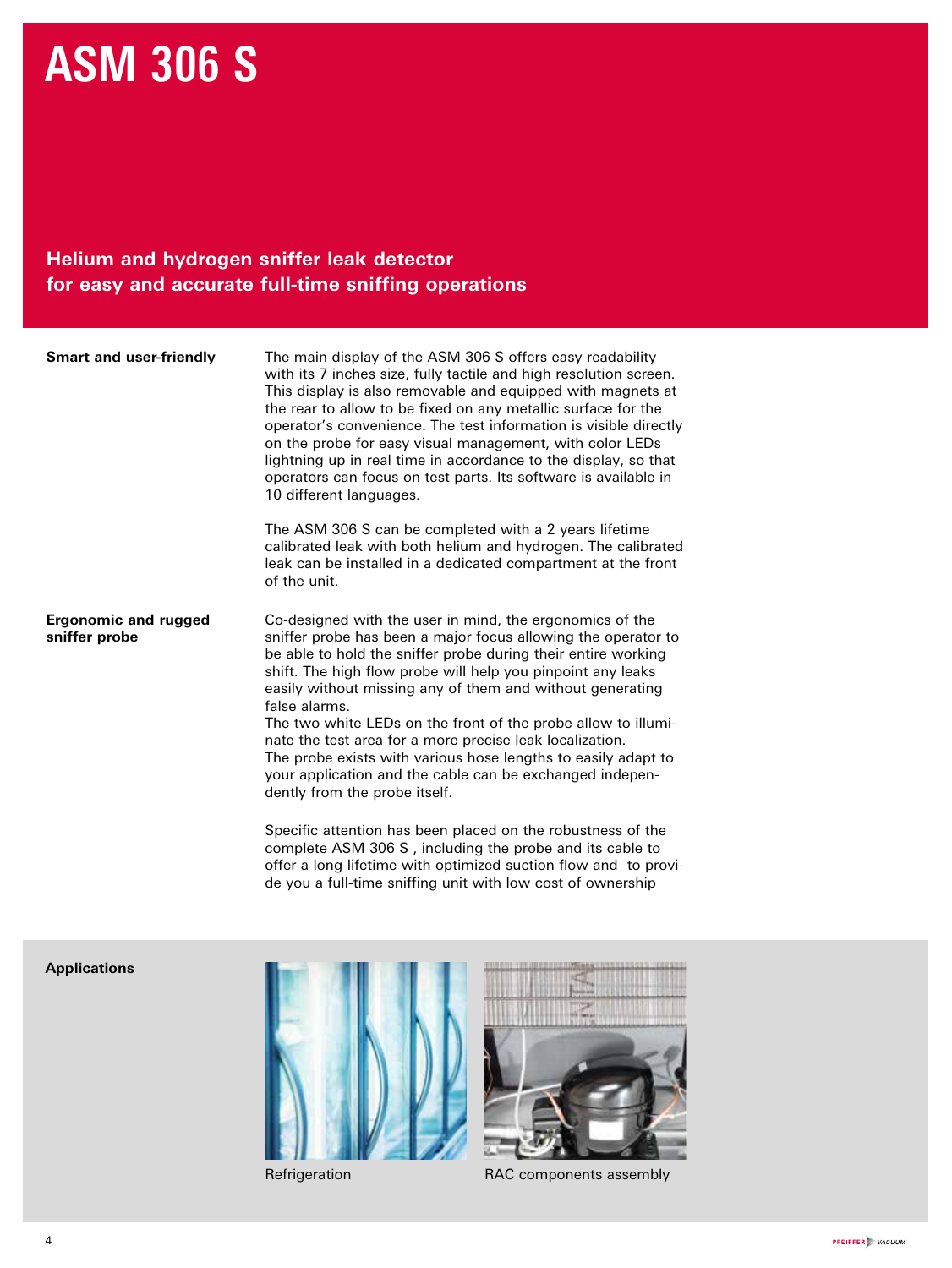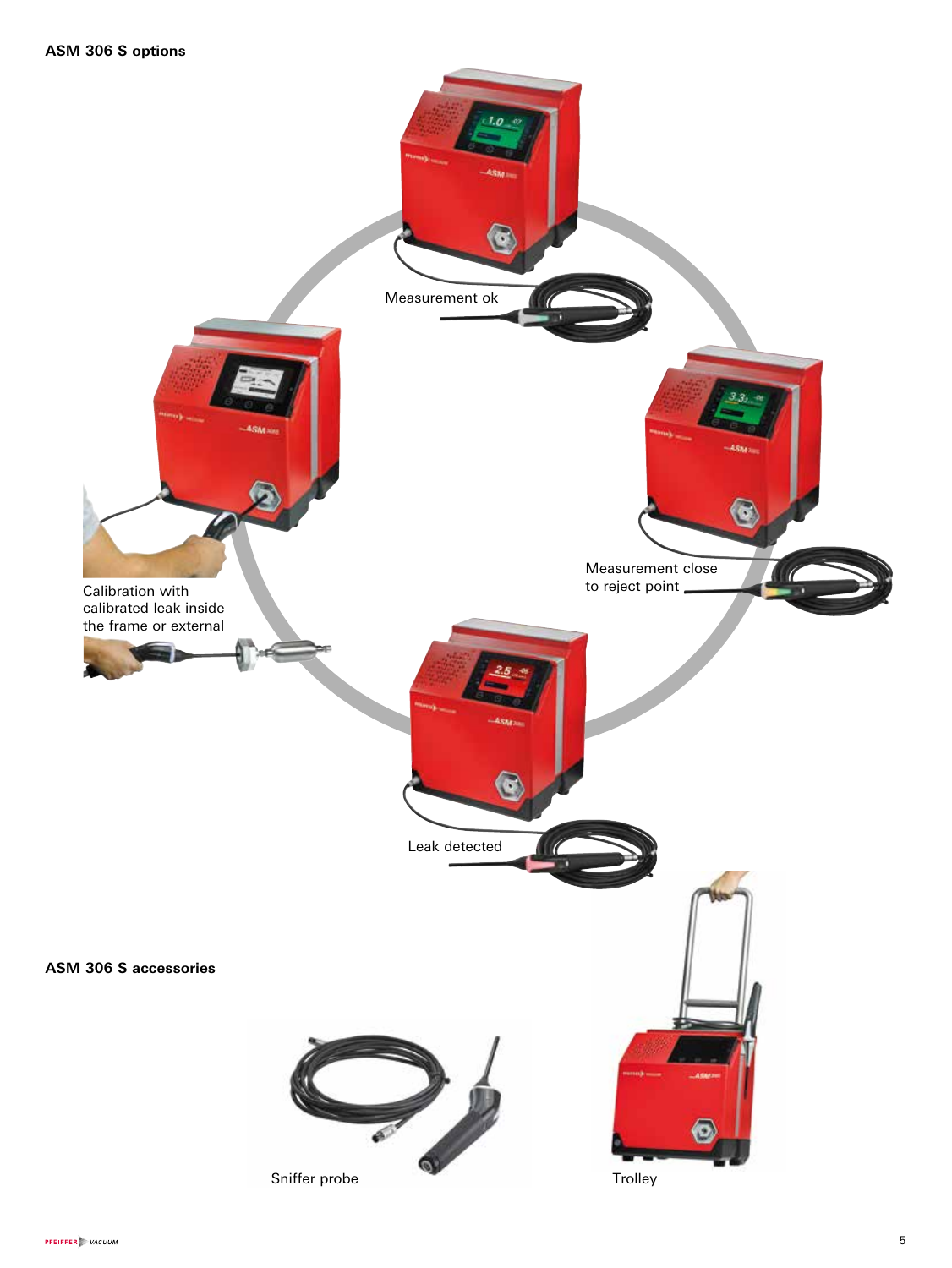#### **Helium and hydrogen sniffer leak detector for easy and accurate full-time sniffing operations**

#### **Technical data**

| <b>Features</b>                     | <b>ASM 306S</b>               |
|-------------------------------------|-------------------------------|
| Detectable gases                    | Helium and hydrogen           |
| Min. detectable leak rate for 4He   | $1.10^{-7}$ mbar I/s          |
| Min. detectable leak rate for $H_2$ | $5.10^{-7}$ mbar $1/s^{1}$    |
| Start up time                       | 2 min                         |
| Response time                       | $<$ 1 s                       |
| Sniffer probe flow                  | 300 sccm $\pm$ 10%            |
| Noise level                         | 55 dB (A)                     |
| Interface                           | RS-232, I/O, Fieldbus options |
| Operating temperature               | $10 - 40$ °C                  |
| Supply voltage                      | 100-240 V, 50/60 Hz           |
| Power consumption max               | 300 VA                        |
| Weight                              | 22 kg                         |
| Dimensions (LxWxH)                  | 350 x 305 x 421               |

 $<sup>1)</sup>$  The best sensitivity is achieved after degassing</sup>

#### **Dimensions**





Dimensions in mm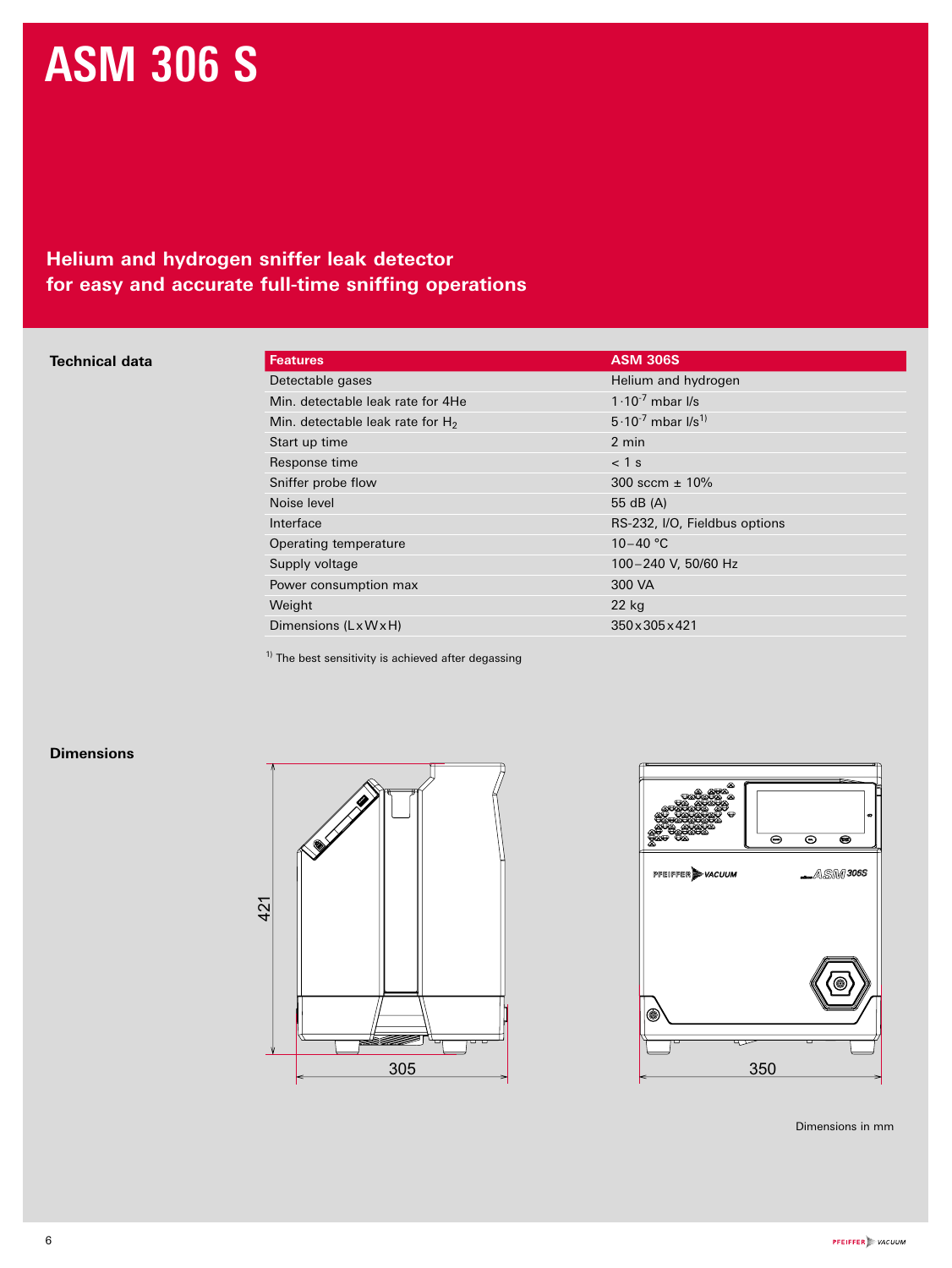#### **Order number matrix ASM 306 S**

#### **Order number RSAS00A a MM9A**

| Interface board                                                               | a        |
|-------------------------------------------------------------------------------|----------|
| Basic 15 pins I/O                                                             | $\bf{0}$ |
| 37 pins I/O                                                                   | 2        |
| 37 pins $I/O + Ethernet^{1}$                                                  |          |
| Profibus                                                                      | 8        |
| Profinet                                                                      | 9        |
| <sup>1)</sup> Ethernet will allow to create an additional COM port to operate |          |

the leak detector through a computer

**Accessories Order number Hybrid sniffer probe** 2 m hose length, rigid nozzle **PRB2H02HA** 5 m hose length, rigid nozzle **PRB2H05HA** 10 m hose length, rigid nozzle **PRB2H10HA Hybrid cables**  2 m length **A604523** 5 m length **A602086** 10 m length **A602106 Replacement filters for hybrid probes** Tip filters **127829S** Small particles filters **128051 Calibrated leaks** 100% Helium, value between 4-6 · 10-5 mbar l/s **127388** 100% Hydrogen, value between 4-6 · 10-5 mbar l/s **127387 Trolley 114820**

**Order numbers Accessories**